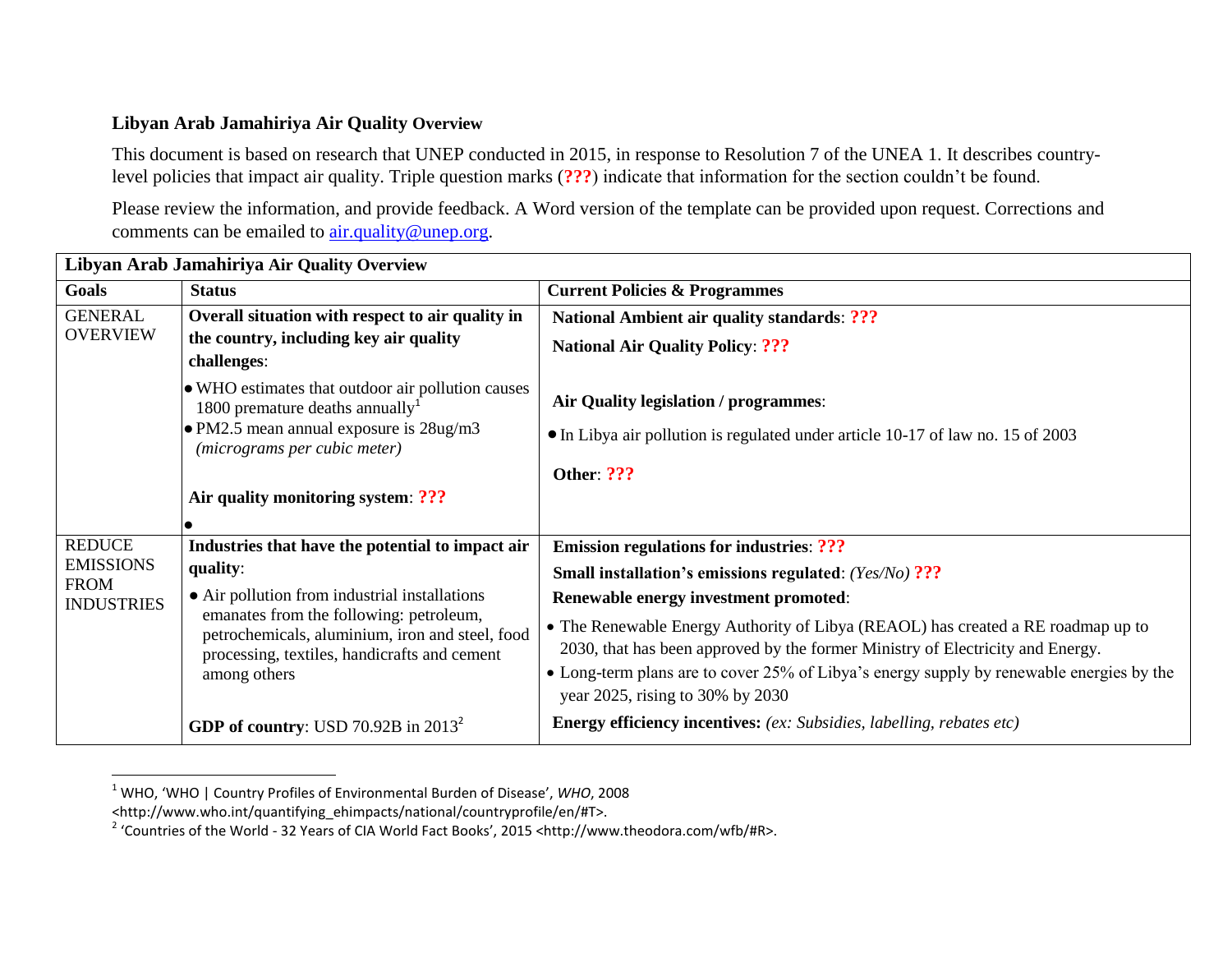|                                                                                            | Industries' share of GDP: 58.3% <sup>3</sup>                                                                                                                                                                                                            | • There is no energy efficiency law in Libya                                                                                                                                                                                                                                                                                                                                                                                                                                                                                                                                                                                                                                                                                               |
|--------------------------------------------------------------------------------------------|---------------------------------------------------------------------------------------------------------------------------------------------------------------------------------------------------------------------------------------------------------|--------------------------------------------------------------------------------------------------------------------------------------------------------------------------------------------------------------------------------------------------------------------------------------------------------------------------------------------------------------------------------------------------------------------------------------------------------------------------------------------------------------------------------------------------------------------------------------------------------------------------------------------------------------------------------------------------------------------------------------------|
|                                                                                            | <b>Electricity sources:</b><br>$\bullet$ 100% of the total installed capacity (6.766) is<br>generated from fossil fuels.<br><b>Others</b><br>• Most industries in Libya are located in the<br>coastal region where population density is also<br>high.  | Incentives for clean production and installation of pollution prevention technologies:<br>???<br>Actions to ensure compliance with regulations: (monitoring, enforcement, fines etc) ???<br>Other actions at national, sub-national and / or local level to reduce industrial<br><b>emissions:</b> (can include incentives to move industries to less populated areas here) ???                                                                                                                                                                                                                                                                                                                                                            |
| <b>REDUCE</b><br><b>EMISSIONS</b><br><b>FROM</b><br><b>TRANSPORT</b>                       | Key transport-related air quality challenges:<br>(ex: vehicle growth, old fleet, dirty fuel, poor<br>public transport etc)<br>• Public transport systems in Libya is not fully<br>developed<br>• Most of road transport is dominated by private<br>cars | Vehicle emission limit: (Euro rating)<br>. Environmental law 15 stipulates that vehicles must pass internal combustion and fuel<br>quality tests.<br>. Road eligibility tests are conducted during licensing. No exhaust gas tests are performed<br><b>Fuel Sulphur content:</b> (in ppm)<br>• 10000ppm although the most dominant fuel in the market has 1500ppm sulphur<br>concentration<br><b>Fuel Lead content:</b><br>• All vehicles use lead free gasoline<br><b>Restriction on used car importation: ???</b><br>Actions to expand, improve and promote public transport and mass transit: ???<br>Actions to promote non-motorized transport: (ex: include sidewalks and bike lanes in<br>new road projects, car-free areas etc) ??? |
| <b>REDUCE</b><br><b>EMISSIONS</b><br><b>FROM OPEN</b><br><b>BURNING:</b><br><b>OUTDOOR</b> | <b>Outdoor, open burning:</b> (ex: is it commonly<br>done? burning what kinds of wastes? etc) ???                                                                                                                                                       | Legal framework: (ex: is burning banned?) ???<br>Actions to prevent open burning of municipal waste and / or agricultural waste: ???                                                                                                                                                                                                                                                                                                                                                                                                                                                                                                                                                                                                       |
| <b>REDUCE</b><br><b>EMISSIONS</b><br><b>FROM OPEN</b>                                      | Dominant fuels used for cooking and space<br>heating:                                                                                                                                                                                                   | <b>Indoor air pollution regulated:</b> (Yes / No) ???<br>Promotion of non-grid / grid electrification: ???                                                                                                                                                                                                                                                                                                                                                                                                                                                                                                                                                                                                                                 |

3 'Countries of the World - 32 Years of CIA World Fact Books'.